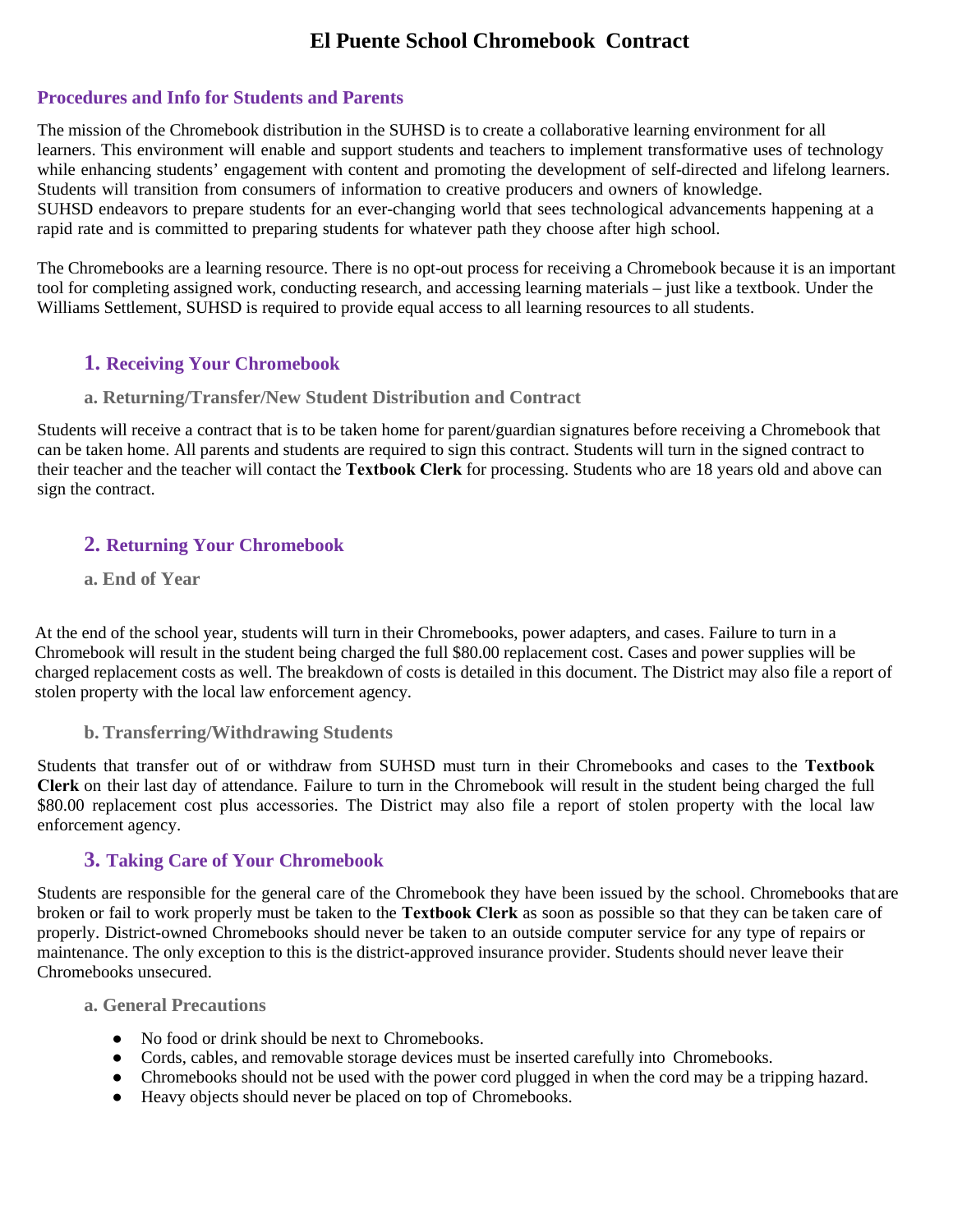#### **b. Cases**

- Each student will be issued a protective case (when they arrive) for his/her Chromebook that should be used whenever the Chromebook is being transported or not in use.
- Although the cases are padded to help protect the Chromebooks, they are not guaranteed to prevent damage. It remains the student's responsibility to care for and protect his/her device.

#### **c. Carrying Chromebooks**

- Always transport Chromebooks with care and in SUHSD-issued protective cases.
- Never lift Chromebooks by the screen.
- Never carry Chromebooks with the screen open.

#### **d. Screen Care**

The Chromebook screen can be damaged if subjected to heavy objects, rough treatment, some cleaning solvents, and other liquids. The screens are particularly sensitive to damage from excessive pressure.

- Do not put pressure on the top of a Chromebook when it is closed.
- Do not store a Chromebook with the screen open.
- Do not place anything in the protective case that will press against the cover.
- Make sure there is nothing on the keyboard before closing the lid (e.g. pens, pencils, or disks).
- Only clean the screen with a soft, dry microfiber cloth or anti-static cloth.

#### **e. Asset Tags**

- All Chromebooks will be labeled with a library barcode.
- Students may be charged for tampering with a library barcode.

## **4. Using Your Chromebook at School**

Students are expected to bring a fully charged Chromebook to school every day and bring their Chromebooks to all classes unless specifically advised not to do so by their teacher.

**a. If a student does not bring his/her Chromebook to school**

- Teachers may loan a classroom Chromebook to a student for the duration of the class period.
- A student borrowing a Chromebook will be responsible for any damage to or loss of the issued device.

#### **b. Chromebooks needing repairs**

- If a Chromebook needs repair, return it to the **Textbook Clerk** and a loaner device will be issued.
- Chromebooks that are damaged or lost will have the appropriate charge recorded on the student account.
- Chromebooks that have a hardware or software fault (not caused by damage from the student) will be replaced at no cost to the student.

#### **c. Charging Chromebooks**

- Chromebooks must be brought to school each day with a full charge.
- Students should charge their Chromebooks at home every evening.

#### **d. Backgrounds and Themes**

• Inappropriate media may not be used as Chromebook backgrounds or hemes. The presence of such media will result in disciplinary action.

#### **e. Sound**

- Sound must be muted at all times unless permission is obtained from a teacher.
- Headphones may be used at the discretion of the teachers.
- Students should have their own personal set of headphones for sanitary reasons.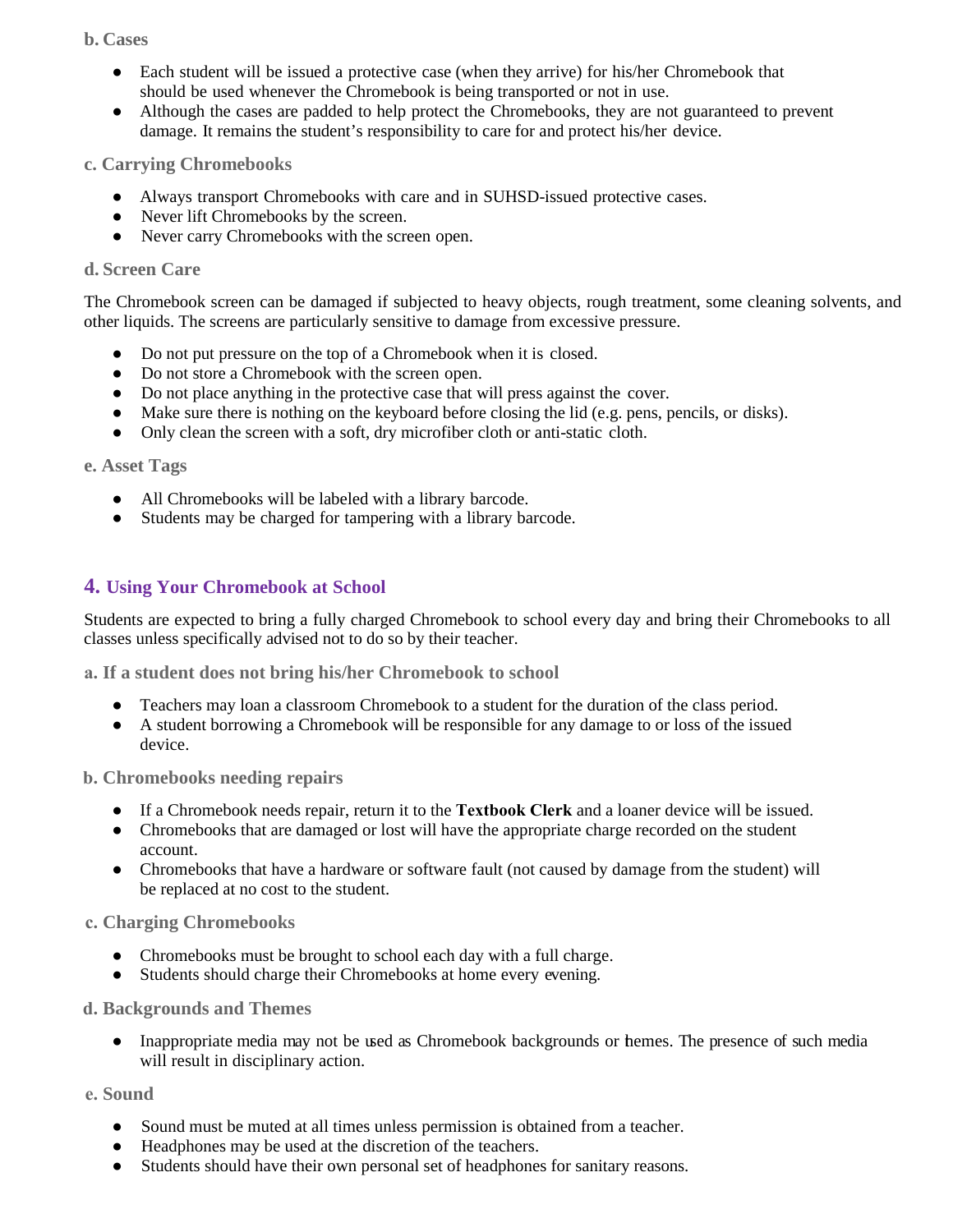# **f. Printing**

- Students will be encouraged to digitally publish and share their work with their teachers and peers when appropriate.
- Because all student work will be stored in an Internet/cloud application, students will not print directly from their Chromebooks at school.
- Students may set up their home printers with the Google Cloud Print solution to print from their Chromebooks at home. For more information, visit [http://www.google.com/cloudprint/learn/.](http://www.google.com/cloudprint/learn/)

**g. Logging into a Chromebook**

- Students will log into their Chromebooks using their school issued Google Apps for Education account.
- Only SUHSD students and staff can log into school Chromebooks. Parents may use their students Chromebook at home, but will need to have the student log in for them.
- Students should never share their account passwords with others.

**h. Managing and Saving Your Digital Work with a Chromebook**

- The majority of student work will be stored in Internet/cloud based applications and can be accessed from any computer with an Internet connection and most mobile Internet devices.
- The District will not be responsible for the loss of any student work.
- Students are encouraged to maintain backups of their important work on a portable storage device or by having multiple copies stored in different Internet storage solutions.

# **5. Using Your Chromebook Outside of School**

Students are encouraged to use their Chromebooks at home and other locations outside of school. A Wi-Fi Internet connection will be required for the majority of Chromebook use, however, some applications, such as Google Docs, can be used while not connected to the Internet. Students are bound by the SUHSD Use of Technology Policy, Administrative Procedures, acceptable use agreement, and all other guidelines in this document wherever they use their Chromebooks.

A limited number of Wi-Fi mobile access devices (when available) can be checked out from the **Textbook Clerk**. These do not replace regular home internet service but they give students without home internet the ability to work online to complete schoolwork. The replacement cost for a Wi-Fi mobile unit (Hot Spot) is \$50.00.

# **6. Operating System and Security**

Students may not use or install any operating system on their Chromebook other than the current version of Chrome OS that is supported and managed by the SUHSD.

**a. Updates and Virus Protection**

- The Chromebook operating system, Chrome OS, updates itself automatically. Students do not need to manually update their Chromebooks.
- There is no need for additional virus protection.

# **7. Content Filter**

The District utilizes an Internet content filter that is in compliance with the federally mandated Children's Internet Protection Act (CIPA). All Chromebooks, regardless of physical location (in or out of school), will have all Internet activity protected and monitored by the District. If a website is blocked in school, then it will be blocked out of school. If an educationally valuable site is blocked, students should contact their teachers to request the site be unblocked. Attempts to circumvent the filtering software will result in disciplinary action.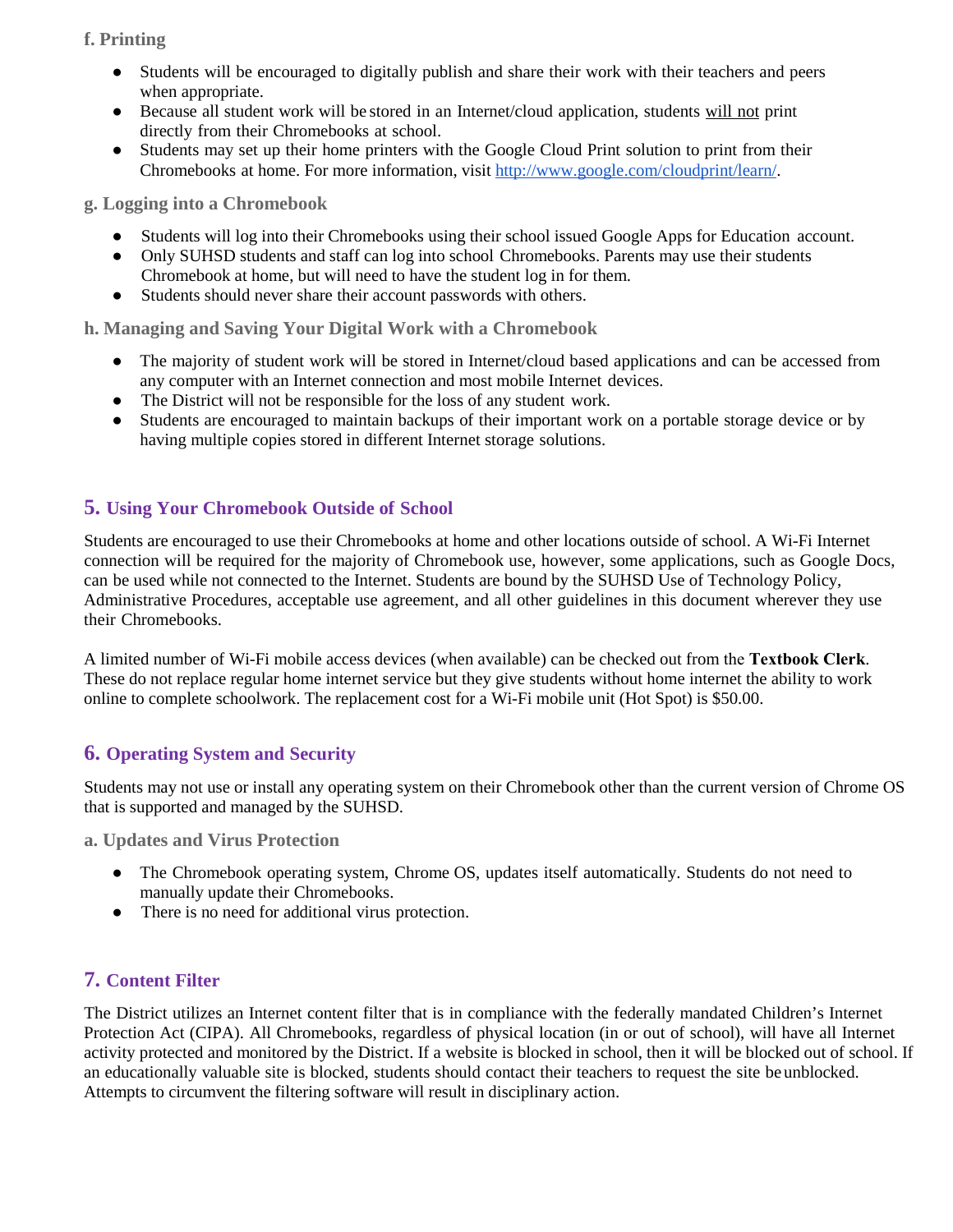# **8. Software**

**a. Google Apps for Education**

• Chromebooks seamlessly integrate with the Google Apps for Education suite of productivity and collaboration tools. This suite includes Google Docs (word processing), Spreadsheets, Presentations, Drawings, and Forms. All work is stored in the cloud.

**b. Chrome Web Apps and Extensions**

- Students are allowed to install appropriate Chrome web apps and extensions from the Chrome Web Store.
- Students are responsible for the web apps and extensions they install on their Chromebooks. Inappropriate material will result in disciplinary action.
- Some web apps will be available to use when the Chromebook is not connected to the Internet.
- ●

## **9. Chromebook Identification**

**a. Records**

• The District will maintain a log of all Chromebooks that includes the Chromebook serial number, name, and ID number of the student assigned to the device.

## **10. Repairing/Replacing Your Chromebook**

#### **a. Chromebook repair**

● If your Chromebook is not working notify your teacher and take it to the Mrs. Amaro's office for repair.

**b. Vendor Warranty**

- Chromebooks include a one year hardware warranty from the vendor.
- The vendor warranty does not warrant against damage caused by misuse, abuse, or accidents.

#### **c. Estimated Costs (subject to change)**

The following are estimated costs of Chromebook parts and replacements:

- Lost/Damaged Chromebook \$80.00
- Damaged Screen \$40.00
- Damaged Keyboard/touch pad \$50.00
- Lost/Damaged Power cord/Charger \$20.00
- Lost/Damaged Case/Bag \$10
- Lost/Damaged Hot Spot (Mobile WiFi) \$50

#### **d. No Expectation of Privacy**

Students have no expectation of confidentiality or privacy with respect to any usage of a Chromebook, regardless of whether that use is for district related or personal purposes, other than as specifically provided by law. The District may, without prior notice or consent, log, supervise, access, view, monitor, and record use of student Chromebooks at any time for any reason related to the operation of the District. By using a Chromebook, students agree to such access, monitoring, and recording of their use.

**a. Monitoring Software**

● Teachers, school administrators, and the technology department staff may use monitoring software that allows them to view the screens and activity on student Chromebooks.

# **12. Appropriate Uses and Digital Citizenship**

School issued Chromebooks should be used for educational purposes and students are to adhere to the SUHSD Digital Citizenship Agreement at all times.

**Added Items:** Broken lid (plastic only, not hinges)- \$35.00 Broken bezel - \$30.00 Lost/Damaged hard case - \$25.00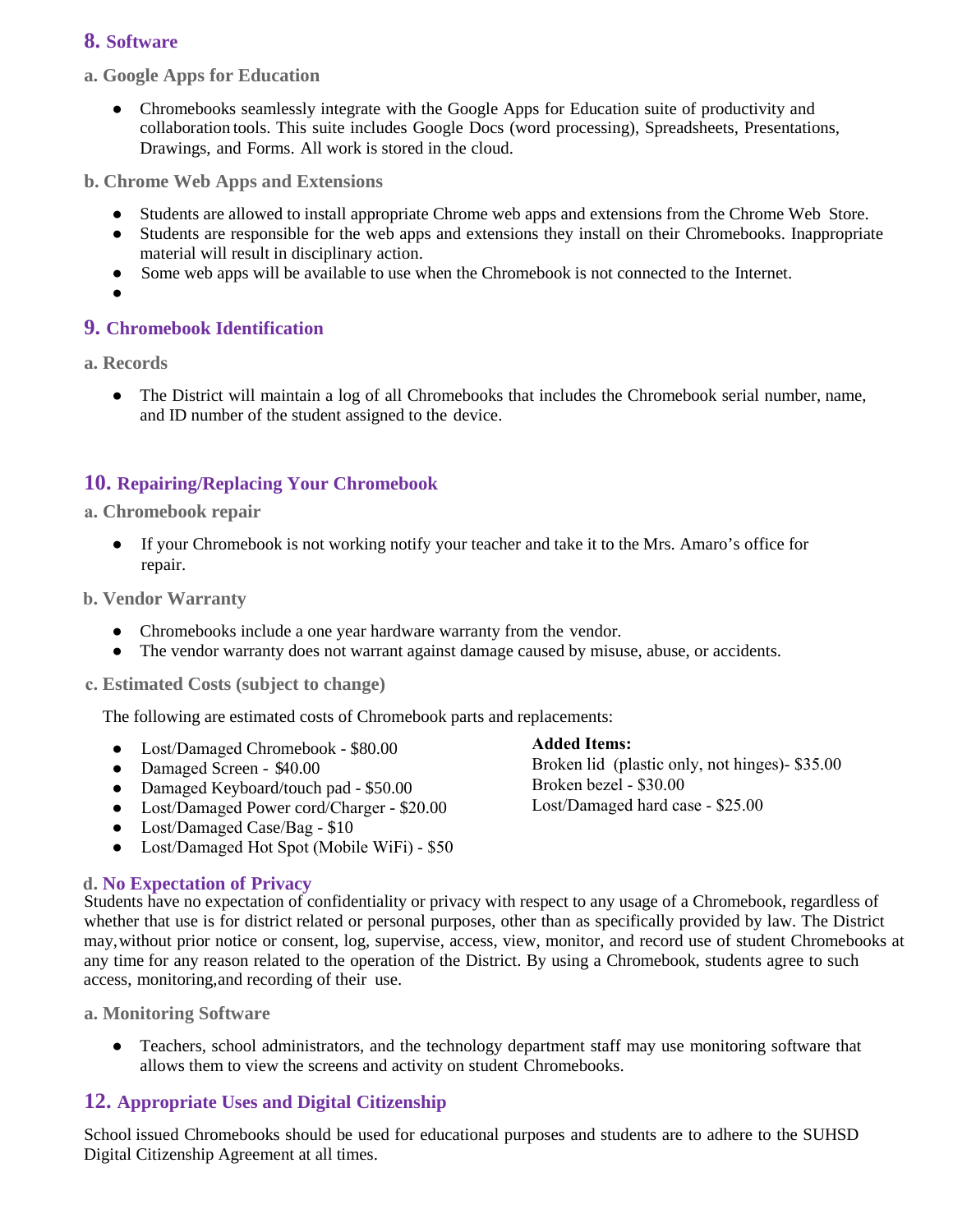# **SUHSD Digital Citizenship Agreement**

SUHSD believes that the best way to prepare our students for their digital future is to have them practice using online tools appropriately in school. We have monitoring software and filters, but these tools are not perfect guarantees that students will not encounter potentially harmful situations (harassment, inappropriate content, etc.). Our goal is to use potential mistakes asteachable moments to help protect our students against future harmful experiences online.

#### **Respect and Protect Yourself**

- I will keep my passwords private and will not share them with my friends.
- I will be conscious of my digital footprint and careful about posting personal information.
- I will only post text and images that are appropriate for school.
- I will be aware of where I save my files so that I can access them where and when I need them. (Examples: Google Docs, network folder, thumb drive, web file locker).
- I will be aware of with whom I am sharing my files (keeping them private, sharing with teachers and classmates or posting thempublicly).
- I will always log off before leaving a computer.
- I will immediately report any inappropriate behavior directed at me to my teacher, librarian, counselor, or other adult at school.

#### **Respect and Protect Others**

- I will not use computers to bully or harass otherpeople.
- I will not log in with another student's username and password.
- I will not trespass into another student's network folder, documents, files or profile.
- I will not disrupt other people's ability to use school computers.
- I will not pretend to be someone else and will be honest in my representation of myself.
- I will not forward inappropriate materials or hurtful comments or spread rumors.
- I will immediately report any inappropriate behavior directed at my fellow students to my teacher, librarian, counselor, or other adult at school.

#### **Respect and Protect the Learning Environment**

- I will limit my web browsing at school to school research or personal research similar to that which I would do in class.
- I will not visit inappropriate web sites. If an inappropriate page, image or search result comes up, I will immediately close the window or tab.
- I will not play games on school computers without specific teacher instructions.
- I will not send or read instant messages or participate in online forums or chat without specific teacher instruction.
- I will only change background images and screen savers to school appropriate images.

#### **HonorIntellectualProperty**

- I will not plagiarize.
- I will cite any and all use of websites, images, books and other media.

Please bring the signed portion to your teacher to receive your Chromebook.

By signing this agreement, I am accepting the terms of this agreement. I agree to be financially responsible for the replacement cost should the Chromebook be lost, stolen or damaged. This includes any damage or loss that occurs on campus.

| Parent/Guardian Name (Print): Machine #: Machine #: Machine #: Machine #: |  |
|---------------------------------------------------------------------------|--|
|                                                                           |  |
|                                                                           |  |
|                                                                           |  |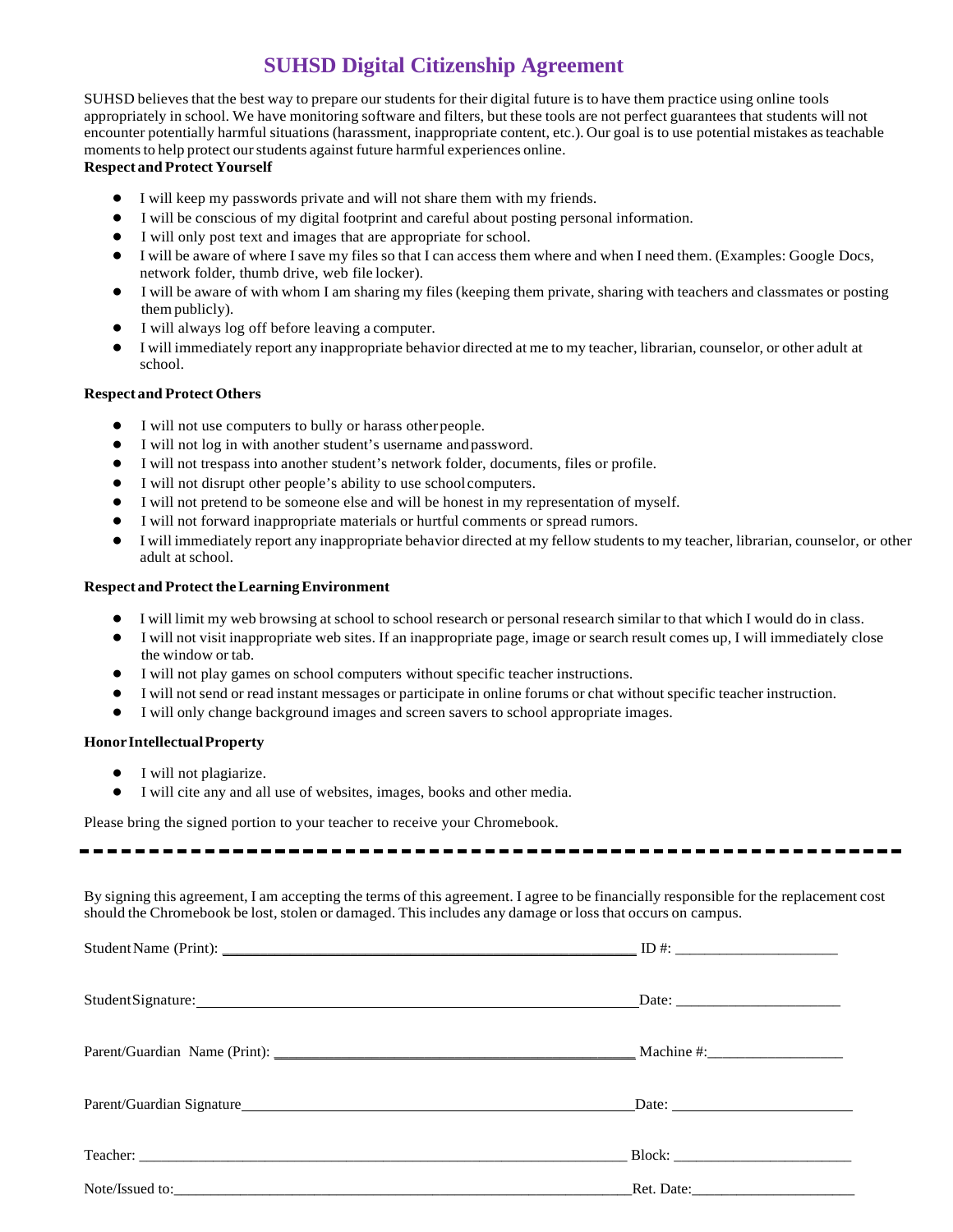# **Contrato de Chromebooks de la Escuela El Puente**

## **Procedimientos e Información para los Estudiantes y Padres**

La misión de la distribución de los Chromebooks en Salinas Union High School District (SUHSD) es el de crear un ambiente de aprendizaje colaborativo para todos. Este ambiente les permitirá y apoyará a los estudiantes y maestros a implementar usos transformativos de tecnología mientras que aumenta la participación de los estudiantes con el contenido y promueve el desarrollo de los estudiantes con dirección propia y de por vida. Los estudiantes harán la transición de consumidores de información a productores creativos y propietarios de conocimiento. SUHSD se esfuerza por preparar a los estudiantes para un mundo siempre cambiante que ve los avances tecnológicos ocurriendo a un paso rápido y se compromete a preparar a los estudiantes para cualquier senda que elijan seguir después de su graduación de la preparatoria.

Los Chromebooks son un recurso de aprendizaje. No hay un proceso para excluirse de recibir un Chromebook porque es una herramienta importante para terminar el trabajo asignado, conducir investigaciones, y tener acceso al material de aprendizaje-tal como un libro de clase. Bajo el acuerdo Williams, al SUHSD se le requiere proporcionar acceso a todo el material de aprendizaje a todos los estudiantes.

## 1. **Recibir Su Chromebook**

#### a. **Distribución y Contrato – Estudiante Nuevo/Transferido/Regresa a la Escuela**

Los estudiantes van a recibir un contrato que tendrán que llevar a casa para las firmas de los padres/tutor antes de recibir el chromebook que pueden llevar a casa. Se les requiere a todos los padres y estudiantes que firmen este contrato. Los estudiantes entregarán el contrato firmado a su maestro/a y el maestro/a se pondrá en contacto con Empleado de libros de textopara la tramitación. Los estudiantes que tengan 18 años y mayores pueden firmar su propio contrato.

# 2. **Regresar Su Chromebook**

#### a. **Fin de Año**

Al final del año escolar, los estudiantes regresarán sus Chromebooks, adaptadores de corriente, y estuches/cajas. Si no se entrega el Chromebook, se cobrarán los \$80.00 completos del costo de reemplazo. También se cobrarán los costos de reemplazo por los estuches/cajas y adaptadores de corriente. En este documento encontrará un desglose de los costos detallado. El distrito también puede hacer un reporte por robo de propiedad con la policía.

#### b. **Estudiantes que Cambian de/Dejan la Escuela**

Los estudiantes que se cambian de o dejan una escuela de SUHSD deben entregar sus Chromebooks y equipo relacionado a la oficina de Empleado de libros de texto en su último día en asistencia. Si no se entrega el Chromebook, se cobrarán los \$80.00 completos del costo de reemplazo. El distrito también puede hacer un reporte por robo de propiedad con la policía.

#### 3. **Cuidado de Su Chromebook**

Los estudiantes tienen la responsabilidad del cuidado del Chromebook que la escuela les ha proporcionado. Los Chromebooks que se quiebren o que no estén funcionando adecuadamente deben llevarse a la oficina de Empleado de libros de texto lo más pronto posible para que se puedan arreglar adecuadamente. Los Chromebooks propiedad del distrito nunca deben llevarse a un servicio de computación fuera de la escuela para cualquier reparación o mantenimiento. La única excepción a esto es el proveedor de aseguranza aprobada por el distrito. Los estudiantes nunca deben dejar sus Chromebooks desatendidos.

#### a. **Precauciones Generales**

- No debe haber comida o bebidas cerca de los Chromebooks.
- Los cordones, cables, y aparatos de almacenamiento extraíbles deben conectarse a los Chromebooks con cuidado.
- Los Chromebooks no se deben usar cuando el cordón está conectado porque el cordón puede ser un peligro de tropiezo.
- Nunca se debe poner objetos pesados arriba del Chromebook.

#### b. **Cajas/Estuches**

- A cada estudiante se le proporcionará un estuche protectivo (cuando lleguen) para su Chromebook que debe usarse cuando el Chromebook se está transportando o no se está usando.
- Aunque los estuches están acolchonados para ayudar a proteger los Chromebooks, no se garantiza que prevendrá que el Chromebook se dañe. La responsabilidad del cuidado y protección del aparato cae sobre el estudiante.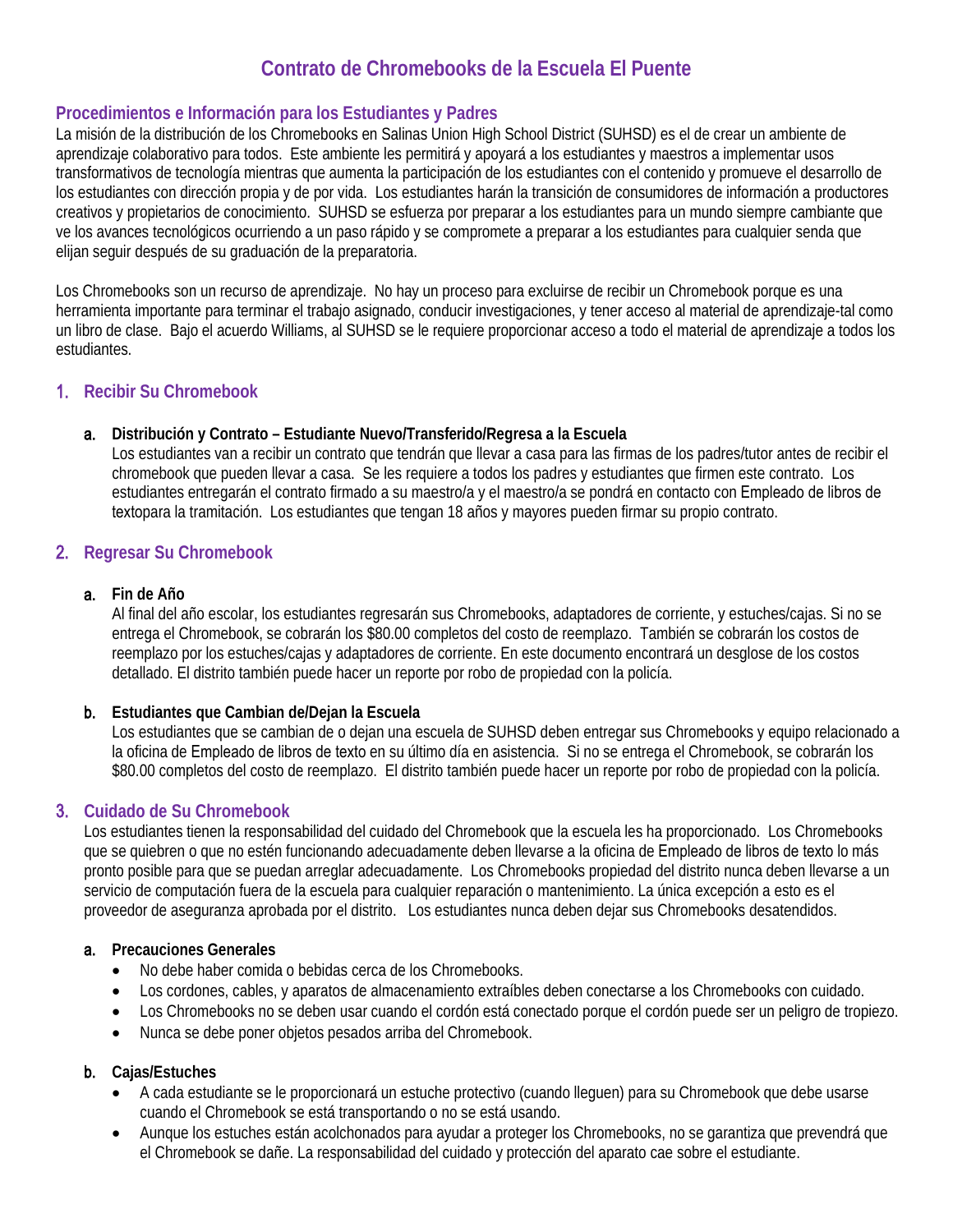## **c. Transporte de Chromebooks**

- Siempre debe transportarse los Chromebooks con cuidado y dentro del estuche protector SUHSD.
- Nunca levante el Chromebook de la pantalla.
- Nunca transporte el Chromebook con la pantalla abierta.

#### **d. Cuidado de Pantalla**

La pantalla del Chromebook puede dañarse si se somete a objetos pesados, se trata de manera ruda, se limpia con algunos solventes, u otros líquidos. Las pantallas son particularmente sensibles y pueden dañarse con presión excesiva.

- No pongan presión arriba de un Chromebook cuando está cerrado.
- No guarden un Chromebook con la pantalla abierta.
- No coloquen nada en el estuche protector que pueda oprimir la cubierta/pantalla.
- Asegúrense que no haya nada en el teclado antes de cerrarlo (p.ej. plumas, lápices, o discos).
- Limpien la pantalla únicamente con una tela suave y seca de microfibra, o con una tela anti-estática.

## **e. Etiquetas de Propiedad**

- Todos los Chromebooks serán etiquetados con un código de barras de la biblioteca.
- Cualquier alteración al código de barra resultará en un cargo monetario para los estudiantes.

# **4. Uso de Su Chromebook en la Escuela**

Se espera que los estudiantes traigan el Chromebook cargado completamente a la escuela todos los días y a todas sus clases a lo menos que sus maestros les digan específicamente lo contrario.

## **a. Si un estudiante no trae su Chromebook a la escuela**

- Los maestros pueden prestarle un Chromebook del salón de clase al estudiante durante el periodo de la clase.
- Cualquier estudiante con un Chromebook prestado será responsable por cualquier daño o pérdida del aparato que se le preste.

#### **b. Chromebooks en necesidad de reparación**

- Si un Chromebook necesita reparación, regresarlo a la oficina de la Sra. Amaro y se le proporcionará un aparato de reemplazo.
- Si un Chromebook se daña o se pierde, se registrará el costo adecuado a la cuenta del estudiante.
- Los Chromebooks que tengan una falla de hardware o software (no causado por el estudiante) serán reemplazados sin costo alguno al estudiante.

#### **c. Cargar los Chromebooks**

- Los Chromebooks deben traerse a la escuela todos los días con carga completa.
- Los estudiantes deben cargar su Chromebook en casa todos los días.

#### **d. Fondos y Temas**

• No se puede usar ningún medio inadecuado como fondo o tema en el Chromebook. La presencia de tal medio tendrá como resultado acción disciplinaria.

#### **e. Sonido**

- El Chromebook no debe tener ningún sonido en ningún momento a lo menos que se tenga permiso del maestro/a.
- Se pueden usar audífonos a discreción de los maestros.
- Los estudiantes deben tener sus propios audífonos por razones sanitarias.

#### **f. Imprimir**

- Se les anima a los estudiantes que publiquen y compartan su trabajo digitalmente con sus maestros y compañeros cuando sea adecuado.
- Como todo el trabajo de los estudiantes se almacenará en una aplicación de la red/internet, los estudiantes no imprimirán directamente de sus Chromebooks en la escuela.
- Los estudiantes pueden conectar sus impresoras en casa con Google Cloud Print solution para imprimir de sus Chromebooks en casa. Para más información, visite, http://www.google.com/cloudprint/learn/.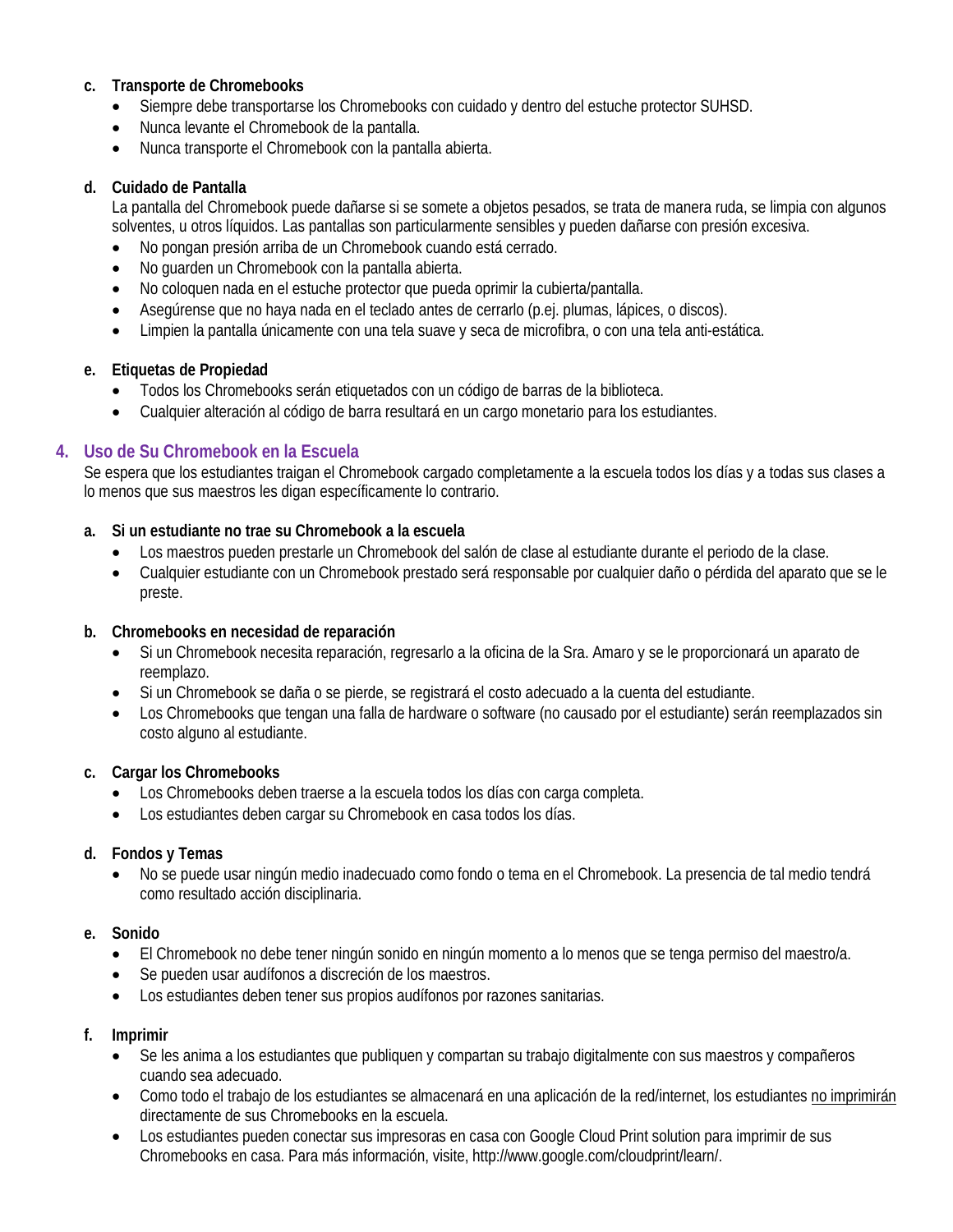#### **g. Iniciar una Sesión en Chromebook**

- Los estudiantes iniciarán una sesión en sus Chromebooks al usar su cuenta de Google Apps para la educación proporcionada por la escuela.
- Solamente los estudiantes y personal del SUHSD pueden iniciar una sesión en los Chromebooks escolares. Los padres pueden usar el Chromebook de su estudiante en casa, pero necesitarán que el estudiante inicie la sesión por ellos.
- Los estudiantes nunca deben compartir sus contraseñas con otras personas.

#### **h. Manejo y Almacenamiento de su trabajo Digital con un Chromebook**

- La mayoría del trabajo estudiantil se almacenará en aplicaciones con base en el internet/red y se podrá tener acceso a ellos de cualquier computadora con una conexión al internet y la mayoría de los aparatos móviles con acceso al internet.
- El distrito no será responsable por la pérdida de cualquier trabajo estudiantil.
- Se les anima a los estudiantes que mantengan copias de su trabajo más importante en un dispositivo móvil de almacenamiento para tener varias copias en diferentes lugares.

## **5. Uso de Su Chromebook Fuera de la Escuela**

Se les anima a los estudiantes que usen su Chromebook en casa y otras ubicaciones fuera de la escuela. Se requerirá una conexión de internet WiFi para la mayoría del uso del Chromebook; sin embargo, algunas aplicaciones tal como Google Docs, se pueden usar mientras que no se está conectado al internet. Los estudiantes están obligados a seguir las Reglas para el Uso de Tecnología de SUHSD, los Procederes Administrativos, el acuerdo de uso aceptable, y todas las otras guías en este documento cuando usan sus Chromebooks.

Habrá un número limitado de aparatos móviles de acceso al WiFi (cuando disponible) para sacarlos prestados de la oficina de Ms. Amaro. Estos no reemplazan el uso de internet regular en casa pero les da a los estudiantes sin internet en casa la habilidad de terminar su trabajo escolar. El costo de reposición de las unidades móviles a Wi-Fi (Hot spots) es de \$ 50.00.

#### **6. Operar el Sistema y Seguridad**

Los estudiantes no pueden usar o instalar cualquier Sistema de Operación en su Chromebook aparte de la versión actual de ChromeOS respaldada y manejada por SUHSD.

#### **a. Actualización y Protección Anti-Virus**

- El Sistema de Operación Chromebook, ChromeOS, se actualiza automáticamente. Los estudiantes no necesitan actualizar sus Chromebooks manualmente.
- No se necesita protección anti-virus adicional.

#### **7. Filtro de Contenido**

El distrito usa un filtro de contenido para el Internet que cumple con la Ley Federal de Protección de Internet para Niños (CIPA por sus siglas en inglés). El distrito protegerá y vigilará toda actividad en el internet de todos los Chromebooks, sin importar su ubicación (dentro o fuera de la escuela). Si un sitio de internet es restringido en la escuela, entonces será restringido fuera del plantel escolar. Si un sitio de internet con valor educativo es restringido, los estudiantes deben comunicarse con sus maestros para peticionar que se levante la restricción. Cualquier intento por esquivar el filtro de software resultará en acción disciplinaria.

#### **8. Software**

#### **a. Google Apps para la Educación**

• Los Chromebooks se integran sin problemas con las aplicaciones de productividad y herramientas de colaboración de Google Apps. Estas aplicaciones incluyen Google Docs (procesador de palabras), hojas de trabajo, presentaciones, dibujos, y formularios. Todo el trabajo se almacena en la red.

#### **b. Chrome Web Apps y Extensiones**

- A los estudiantes se les permite instalar aplicaciones Chrome web y extensiones de la tienda Chrome Web.
- Los estudiantes son responsables por las extensiones y aplicaciones de web que instalan por sí mismos en sus Chromebooks. Cualquier material resultará en acción disciplinaria.
- Algunas aplicaciones de web apps estarán disponibles para usarse cuando el Chromebook no está conectado al Internet.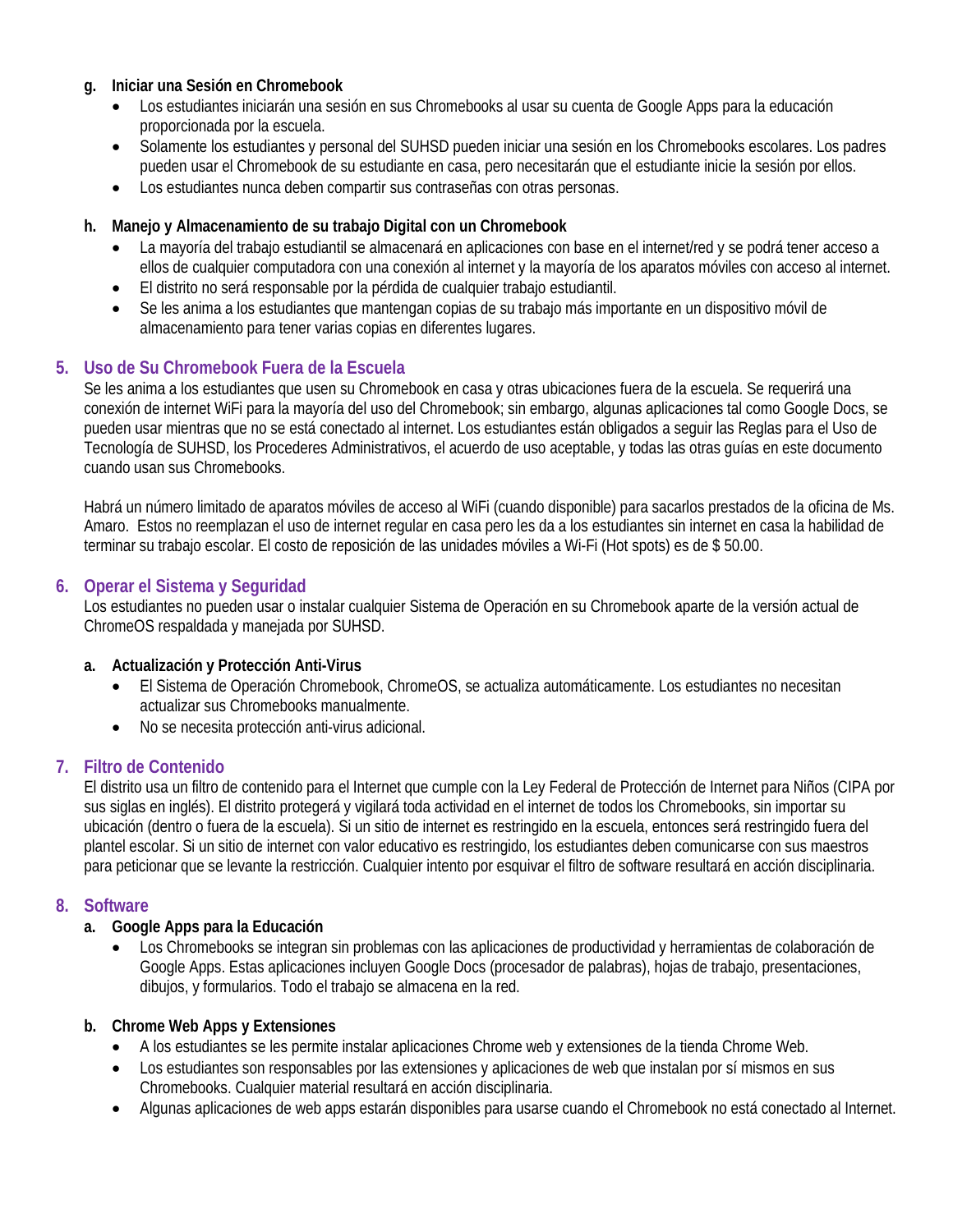#### **9. Identificación Chromebook**

#### **a. Registros**

• El distrito mantendrá un registro de todos los Chromebooks que incluye el número en serie de Chromebook, nombre del estudiante, y el número de ID del estudiante al que se asigna el aparato.

# 10. **Reparación/Remplazo de Chromebook**

## a. **Reparar Chromebook**

Si su Chromebook no está trabajando, notifique a su maestro/a y llévelo a la oficina de Empleado de libros de texto para que se repare.

## b. **Garantía Vendedor**

- Los Chromebooks incluyen un año de garantía para el hardware por parte del vendedor.
- La garantía del vendedor no cubre cualquier daño contra el mal uso, abuso, o accidentes.

# c. **Estimado de Costo (sujeto a cambio)**

La siguiente información es una estimación de costos de partes y reemplazo del Chromebook:

- Reemplazo Completo \$80.00
- Pantalla \$75.00
- Teclado/touchpad \$55.00
- Adaptadores de Corriente \$35.00
- Estuche \$10
- Hot Spot (WiFi móvil) \$50

# **11. Ninguna Expectativa de Privacidad**

## Artículos añadidos:

Tapa rota (sólo plástico, no bisagras)- \$ 35.00 Bisel roto - \$ 30.00 Caso duro perdido / dañado - \$ 25.00

Los estudiantes no deben esperar confidencialidad o privacidad con respecto a cualquier uso de un Chromebook, sin importar si ese uso está relacionado con el distrito o propósitos personales, fuera de lo específicamente proporcionado por la ley. El distrito puede, sin previo aviso o consentimiento, registrar, supervisor, tener acceso a, mirar el monitor (pantalla), y registrar el uso estudiantil de los Chromebooks en cualquier momento por cualquier razón relacionada con la operación del distrito. Al usar un Chromebook, los estudiantes están de acuerdo con tal acceso, vigilancia, y registro de su uso.

#### **a. Vigilancia de Software**

• Los maestros, administradores escolares, y personal del departamento de tecnología puede usar la vigilancia de software que les permite mirar la pantalla, actividad, e historial de web en los Chromebooks.

#### **12. Uso Adecuado y Conducta Digital**

Los Chromebooks proporcionados por la escuela deben usarse con propósitos educativos, y los estudiantes deben adherirse al acuerdo de conducta digital de SUHSD en todo momento.